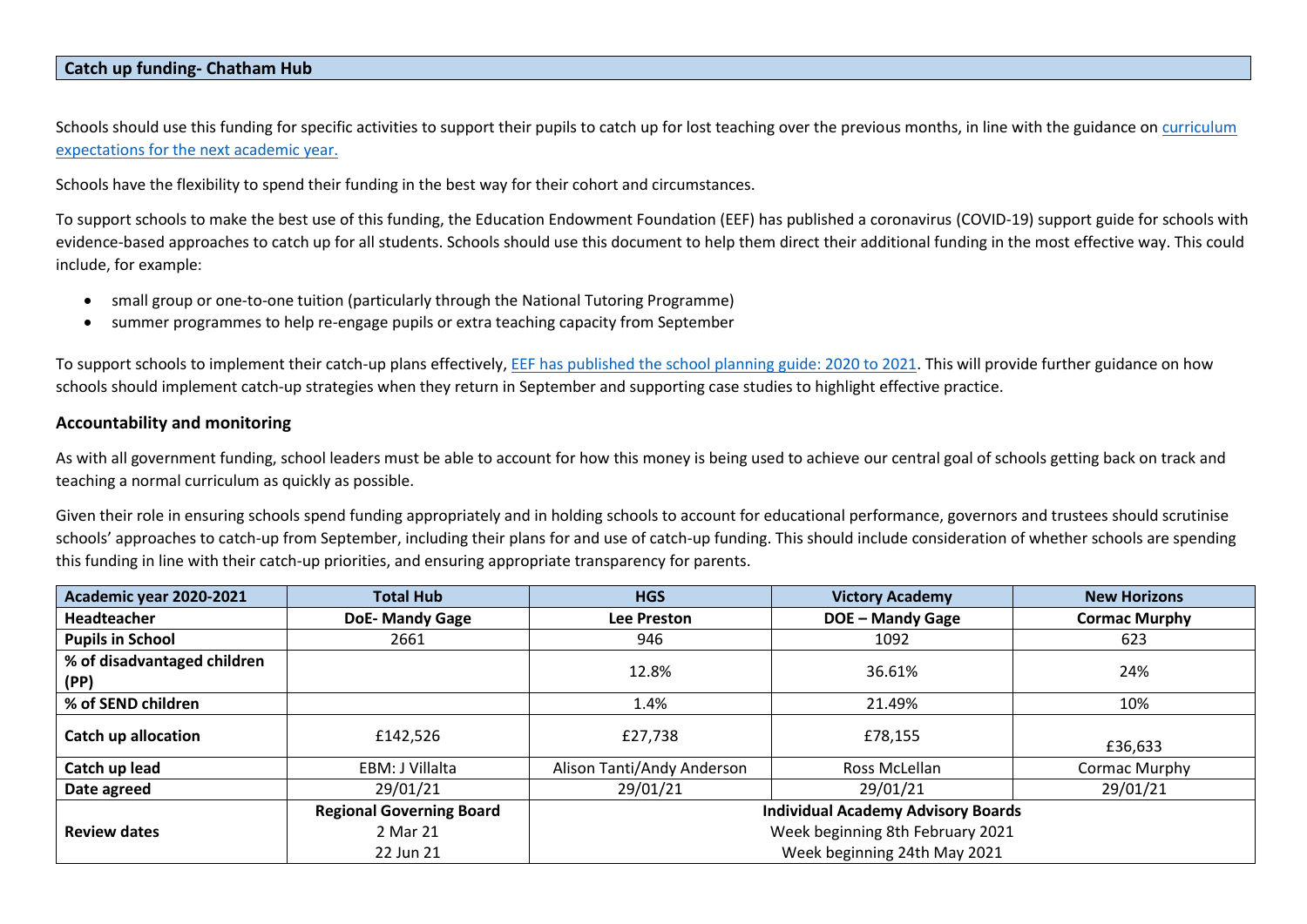# **Strategy aims for catch up-School based**

### **Holcombe Grammar School**

| <b>Education Endowment Fund</b> |                                 | <b>AFS identified priorities</b>                                                                                                                                                                                                                                                                                                                                                                                                                                                                                                                                                                                                                                                                                                                                                                                                                                                                                                                                                                                                                                                                                                                                                                                                                                                                                                                                                                                                                                                 |
|---------------------------------|---------------------------------|----------------------------------------------------------------------------------------------------------------------------------------------------------------------------------------------------------------------------------------------------------------------------------------------------------------------------------------------------------------------------------------------------------------------------------------------------------------------------------------------------------------------------------------------------------------------------------------------------------------------------------------------------------------------------------------------------------------------------------------------------------------------------------------------------------------------------------------------------------------------------------------------------------------------------------------------------------------------------------------------------------------------------------------------------------------------------------------------------------------------------------------------------------------------------------------------------------------------------------------------------------------------------------------------------------------------------------------------------------------------------------------------------------------------------------------------------------------------------------|
| suggestions                     |                                 |                                                                                                                                                                                                                                                                                                                                                                                                                                                                                                                                                                                                                                                                                                                                                                                                                                                                                                                                                                                                                                                                                                                                                                                                                                                                                                                                                                                                                                                                                  |
|                                 | 1. Supporting great<br>teaching | Great teaching is the most important lever schools have to improve outcomes for their pupils. The Trust and school has worked<br>hard to ensure every teacher is supported and prepared for the new year, the challenges COVID has brought and upskilling them to<br>adapt to new ways of delivery is essential to achieving the best outcomes for pupils. The Trust and school has provided<br>opportunities for professional development, think ahead development programmes, support for curriculum planning, adapting<br>schemes of work for digital delivery, providing interleaving opportunities and recall tasks and has developed a team of staff who<br>provided focused training on the effective use of technology, teams, assignments, forms insights, etc.<br>HGS has made significant adjustments to organisational and logistical aspects of school life, adapting its school day timings, calling<br>home to support students to access learning, adapting the timetable and ensuring teachers have training and support to adjust to<br>these changes is likely to improve the quality of teaching as all pupils return to school. During the January-February 2021 lockdown<br>the school is conducting digital drop in observations of all teaching staff who will be provided with developmental feedback in<br>support further enhancement of their teaching and pupil pursuits to QA the student experience and learn/develop CPD as a result of<br>both. |
|                                 |                                 | Early career teachers, who may have had opportunities to develop their practice curtailed by school closures, are particularly likely<br>to benefit from additional mentoring and support. All have been allocated a coach/mentor and are led by a Trust lead for teaching<br>and Learning and an in-school Lead Mentor for Teaching and Learning who continues to support them in school and remotely with<br>additional support from SLT/HODs as required.                                                                                                                                                                                                                                                                                                                                                                                                                                                                                                                                                                                                                                                                                                                                                                                                                                                                                                                                                                                                                     |
|                                 |                                 | Drive Team appointments from September 2020-August 2021 – to support teaching and learning and the advancement of<br>technology use to support students in a variety of learning, lessons, support and pastoral events, virtually and in school                                                                                                                                                                                                                                                                                                                                                                                                                                                                                                                                                                                                                                                                                                                                                                                                                                                                                                                                                                                                                                                                                                                                                                                                                                  |
|                                 | 2. Transition support           | All pupils will need support to transition back to school. However, there are particular challenges for pupils starting a<br>new school after the disruptions caused by Covid-19. Planning and providing transition support included<br>dedicated transition events, visits to primaries where permissible and settling in evening events virtually to ensure pupils start the<br>new year ready to learn. Additionally the school students services and SEN teams made extensive calls to parents/carers to<br>determine what bespoke provisions could be put in place to enable new students with any concerns/worries/needs to join and settle<br>into the new provision.                                                                                                                                                                                                                                                                                                                                                                                                                                                                                                                                                                                                                                                                                                                                                                                                     |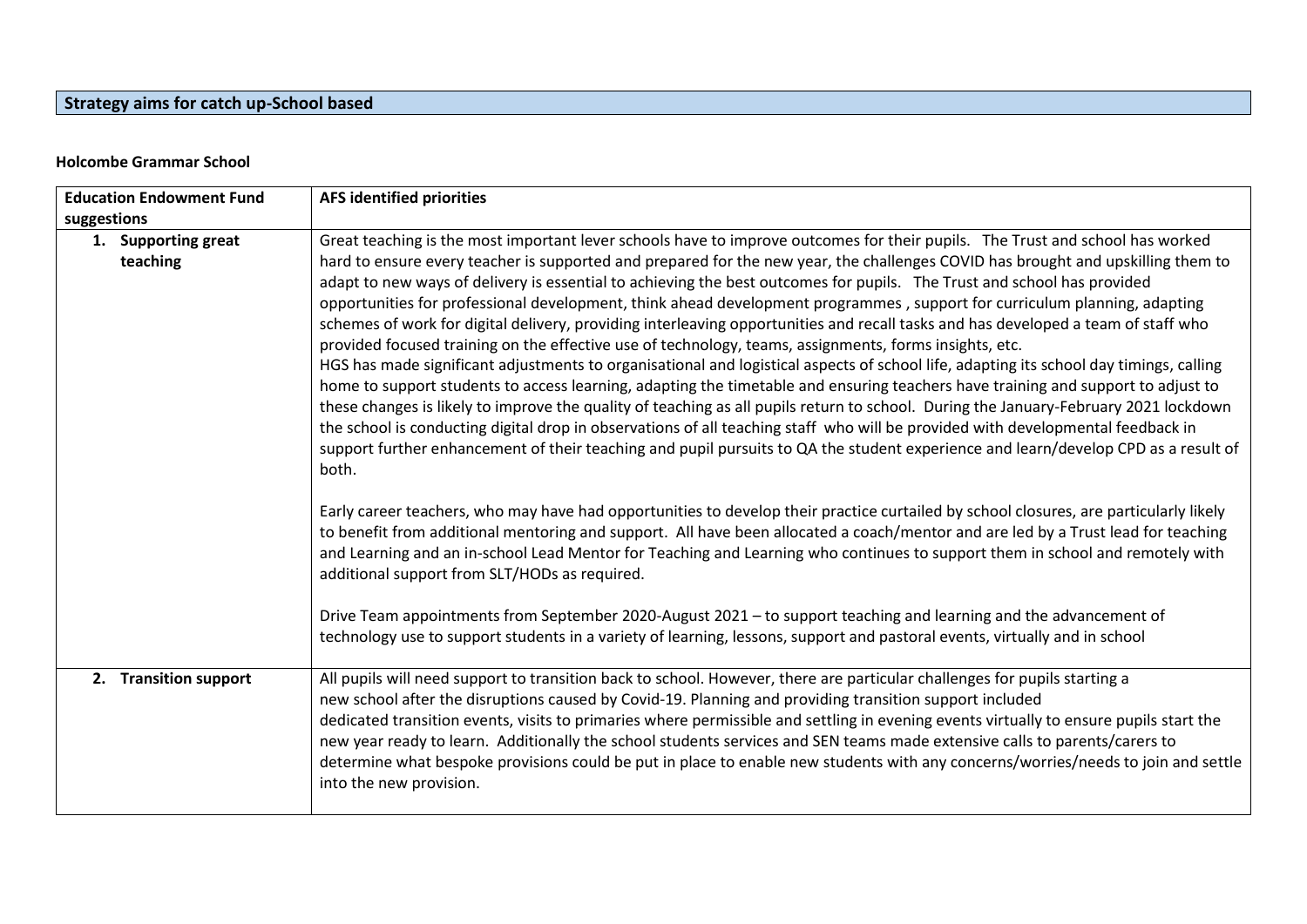|                                          | Transition events focused on sharing information about school with children and their families, including the creation of a welcome<br>transition video, full school virtual tours, welcome video from Head of Year 7 and many more, designed to make pupils feel<br>comfortable in their new school and familiarise them with school staff.<br>Additional transition support included using assessments early to identify areas where pupils are likely to require additional support                                |
|------------------------------------------|-----------------------------------------------------------------------------------------------------------------------------------------------------------------------------------------------------------------------------------------------------------------------------------------------------------------------------------------------------------------------------------------------------------------------------------------------------------------------------------------------------------------------|
|                                          | or creating opportunities for teachers to share information about pupils' strengths and areas for development with colleagues,<br>including between primary and secondary schools.                                                                                                                                                                                                                                                                                                                                    |
| 3. Pupil assessment and<br>feedback      | Assessment can help teachers determine how to most effectively support their pupils. Every pupil will have been affected differently<br>by Covid-19. Setting aside time to enable teachers to assess pupils' wellbeing and learning needs is likely to make it easier for<br>teachers and other school staff to provide effective support. In additional to usual form time activities, the school built into the<br>curriculum a specific 100 minute lesson once a fortnight to focus on wellbeing, citizenship etc. |
|                                          | Subject-specific assessments have been used to identify particular areas where pupils have forgotten or misunderstood key<br>concepts, to ensure that new material being covered builds on secure foundations.                                                                                                                                                                                                                                                                                                        |
|                                          | Standardised assessments in literacy or numeracy have been used to identify pupils who would benefit from additional catch-up<br>support. Staff have been trained on providing pupils with a range of high-quality feedback.                                                                                                                                                                                                                                                                                          |
|                                          | Additional directed time has been allocated for staff to provide feedback, written reports and providing support and direction to<br>specific year groups. Parents evenings are being moved to virtual events to provide face-to-face feedback through video calls from<br>February 2021.                                                                                                                                                                                                                             |
|                                          | Literacy/numeracy assessments and admissions/mid-year testing to support gap identification.                                                                                                                                                                                                                                                                                                                                                                                                                          |
| 4. One to one and small<br>group tuition | There is extensive evidence supporting the impact of high quality one to one and small group tuition as a catch-up strategy.                                                                                                                                                                                                                                                                                                                                                                                          |
|                                          | Small group tuition delivered by qualified teachers is being delivered for students who have had the most significant impact and in<br>subject areas where COVID/illness has impacted teaching - such as Biology, Law, Media, English. This has focused on Year 11, and<br>13 primarily, with some support for Year 10 and 12s who have had their first year of GCSE and A Levels also affected.                                                                                                                      |
|                                          | Additional tuition is planned for Easter and May holidays.                                                                                                                                                                                                                                                                                                                                                                                                                                                            |
| 5. Intervention<br>programmes            | In order to support pupils who have fallen behind furthest, structured interventions, which may also be delivered one to one or in<br>small groups, are likely to be necessary.                                                                                                                                                                                                                                                                                                                                       |
|                                          | A particular focus for interventions is likely to be on literacy and numeracy. For example, there is extensive evidence showing the<br>long-term negative impact of beginning secondary school without secure literacy skills. The school has continued its drive virtually                                                                                                                                                                                                                                           |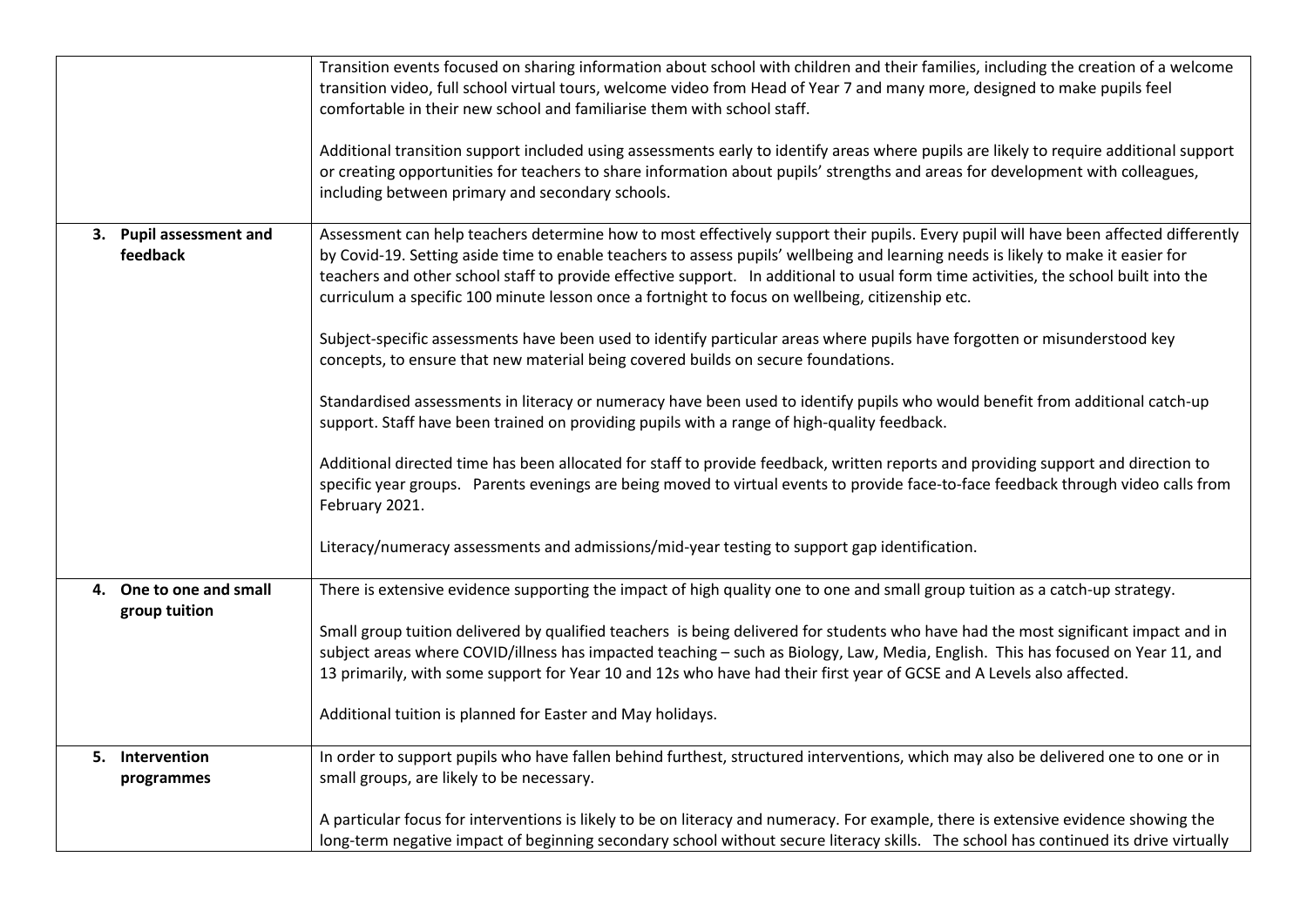|                                     | with weekly literacy activities as part of form time and 'drop everything and read' initiatives weekly in lesson time. In addition, the<br>school has provided training for staff in structuring lessons in school and virtually to allow for extended writing practice, making use<br>of the 100 minute lessons to allow time for student writing.<br>The school appreciates that programmes are likely to have the greatest impact where they meet a specific need, such as oral<br>language skills or aspects of reading, include regular sessions maintained over a sustained period and are carefully timetabled to<br>enable consistent delivery. |
|-------------------------------------|---------------------------------------------------------------------------------------------------------------------------------------------------------------------------------------------------------------------------------------------------------------------------------------------------------------------------------------------------------------------------------------------------------------------------------------------------------------------------------------------------------------------------------------------------------------------------------------------------------------------------------------------------------|
|                                     | Student services and Heads of Year have been providing Interventions focusing on other aspects of learning, such as behaviour or<br>pupils' social and emotional needs, or focus on particular groups of pupils with identified special educational needs or disabilities.<br>Effective intervention follows assessment, which can be used to ensure that support is well-targeted and to monitor pupil progress.                                                                                                                                                                                                                                       |
|                                     | Provision of specialist careers advice/meetings 1:1 for those who, due to time out of school/lockdown have changed their minds or<br>are indecisive about their future plans                                                                                                                                                                                                                                                                                                                                                                                                                                                                            |
| 6. Extended school time             | In some cases, schools may consider extending the length of the school day; for example, to provide additional academic or pastoral<br>support to particular pupils after school - this has not been possible due to extended lockdown period.                                                                                                                                                                                                                                                                                                                                                                                                          |
|                                     | On-line tutoring/support sessions planned by qualified teachers at Easter and May holidays to support students catching up for<br>missed time.                                                                                                                                                                                                                                                                                                                                                                                                                                                                                                          |
| 7. Supporting parents and<br>carers | Parents have played a key role in supporting children to learn at home and it will be essential that schools and families continue to<br>work together as pupils return to school. Schools have provided extensive pastoral support to pupils and families throughout the<br>pandemic. Additional support focuses on providing regular and supportive communications with parents, especially to increase<br>attendance and engagement with learning. The school has introduced the MyEd appl/comms package for parents to facilitate<br>improved communisations.                                                                                       |
|                                     | The school has provided additional books/textbooks and educational resources to families over the summer holidays and during<br>further lockdown periods with support and guidance.                                                                                                                                                                                                                                                                                                                                                                                                                                                                     |
|                                     | The school has additionally purchased PAYG mobile devices for staff to make calls to support parents and students at home, to check<br>on their wellbeing, to support attendance and engagement and to overcome any IT issues the family has.                                                                                                                                                                                                                                                                                                                                                                                                           |
|                                     | Paying to provide parental and student access to National Online Safety courses to keep students safe online with increased use of<br>digital/virtual lessons/work.                                                                                                                                                                                                                                                                                                                                                                                                                                                                                     |
|                                     | Liaising with parents/carers and in school Student services teams to identify those who would benefit from counselling to address<br>difficulties caused by not being in school, fears of returning to school, dealing with increased stress/worries given changes in<br>circumstances, exam changes, etc.                                                                                                                                                                                                                                                                                                                                              |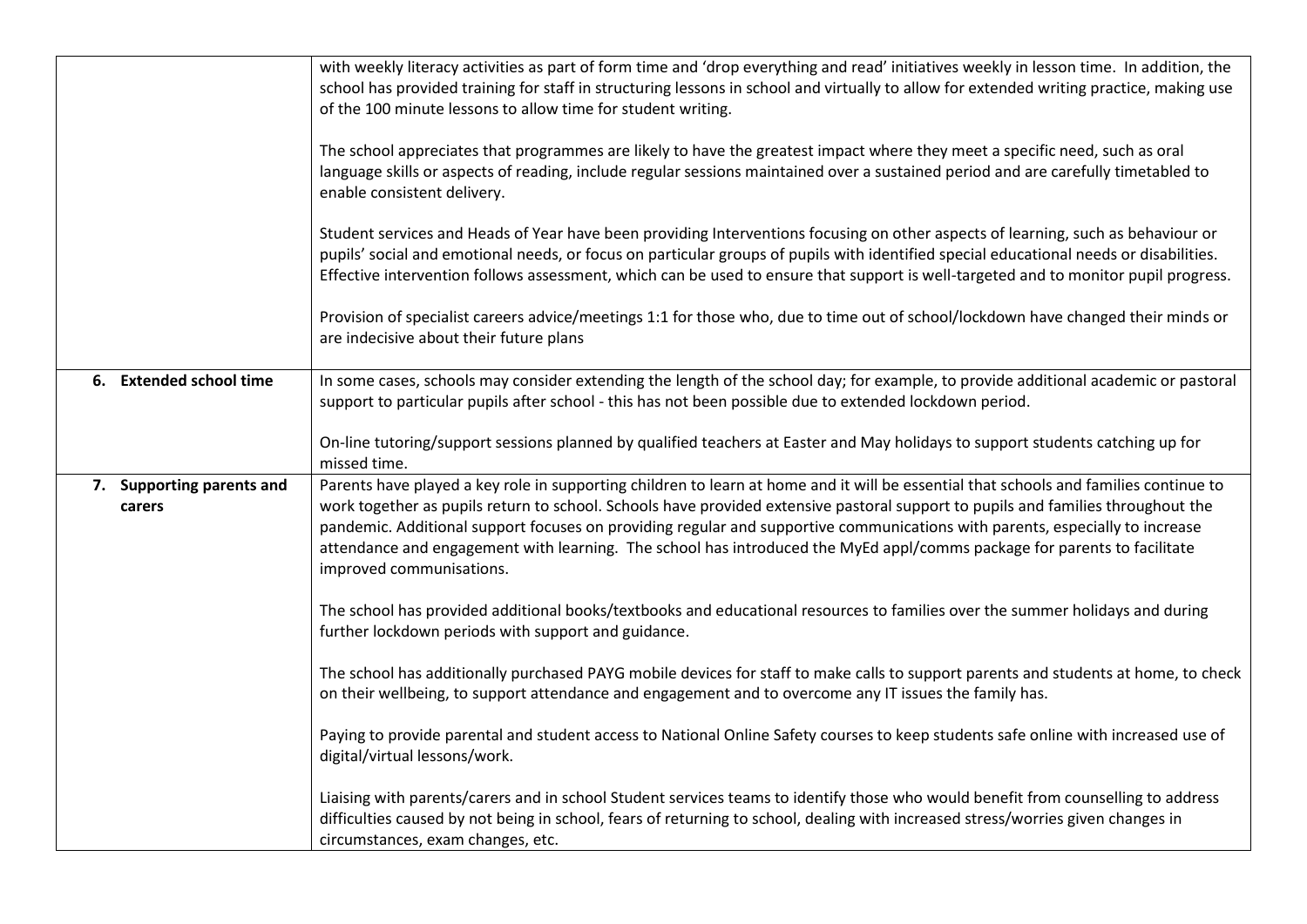| 8. Access to technology | Pupils' access to technology has been an important factor affecting the extent to which they can learn effectively at home. In<br>particular, lack of access to technology has been a barrier for many disadvantaged children. The school has been able to secure the<br>provision of a number of DFE laptops for students.                                                                                                                                                                                                                                                                                                                                                                                                          |
|-------------------------|--------------------------------------------------------------------------------------------------------------------------------------------------------------------------------------------------------------------------------------------------------------------------------------------------------------------------------------------------------------------------------------------------------------------------------------------------------------------------------------------------------------------------------------------------------------------------------------------------------------------------------------------------------------------------------------------------------------------------------------|
|                         | Technology remains valuable; for example, by facilitating access to online tuition or support and lessons during extended lockdown<br>periods.                                                                                                                                                                                                                                                                                                                                                                                                                                                                                                                                                                                       |
|                         | The school has invested in additional technology for teachers by providing every teacher with a laptop that can be used to support<br>students from home, docking station, charger, visualiser and headset to support teaching in school and virtually.                                                                                                                                                                                                                                                                                                                                                                                                                                                                              |
|                         | To support learning, how technology is used matters most. Ensuring the elements of effective teaching are present—for example,<br>clear explanations, scaffolding, practice and feedback— is more important than which form of technology is used. In addition,<br>providing support and guidance on how to use technology effectively is essential, particularly if new forms of technology are being<br>introduced. The school has provided extensive training to staff on this matter and provided access to school personnel to support<br>with any technological difficulties. The school has publicised the opportunity for disadvantaged pupils/parents to take up the offer<br>of additional free data, dongles, 4G routers. |
|                         | HGS is also updating the school subscription to Seneca learning premium - to provide additional breadth and depth of<br>resources/questioning and revision materials for students.                                                                                                                                                                                                                                                                                                                                                                                                                                                                                                                                                   |
|                         | HGS is also working with the Trust to convert school licenses as required for Art/Photography students to personal Adobe licenses to<br>allow students to use the necessary packages at home in an effort to continue their learning.                                                                                                                                                                                                                                                                                                                                                                                                                                                                                                |
| 9. Summer support       | The school will consider summer programmes as necessary.                                                                                                                                                                                                                                                                                                                                                                                                                                                                                                                                                                                                                                                                             |
| 10. Other               | Additional staffing at extended break and lunch time periods - allowing opportunity for student supervision and support.                                                                                                                                                                                                                                                                                                                                                                                                                                                                                                                                                                                                             |

| <b>Identified priority</b> | <b>Planned activity</b>        | Cost   | <b>Review date-Feb 21</b> | <b>Review date- May 21</b> |
|----------------------------|--------------------------------|--------|---------------------------|----------------------------|
| No 1.                      | Quality first teaching for all | £3,500 |                           |                            |
|                            | CPD support for teachers to    |        |                           |                            |
|                            | adapt teaching methods as      |        |                           |                            |
|                            | needed for virtual environment |        |                           |                            |
|                            | QA of teaching and learning    |        |                           |                            |
|                            | Software to support teaching   |        |                           |                            |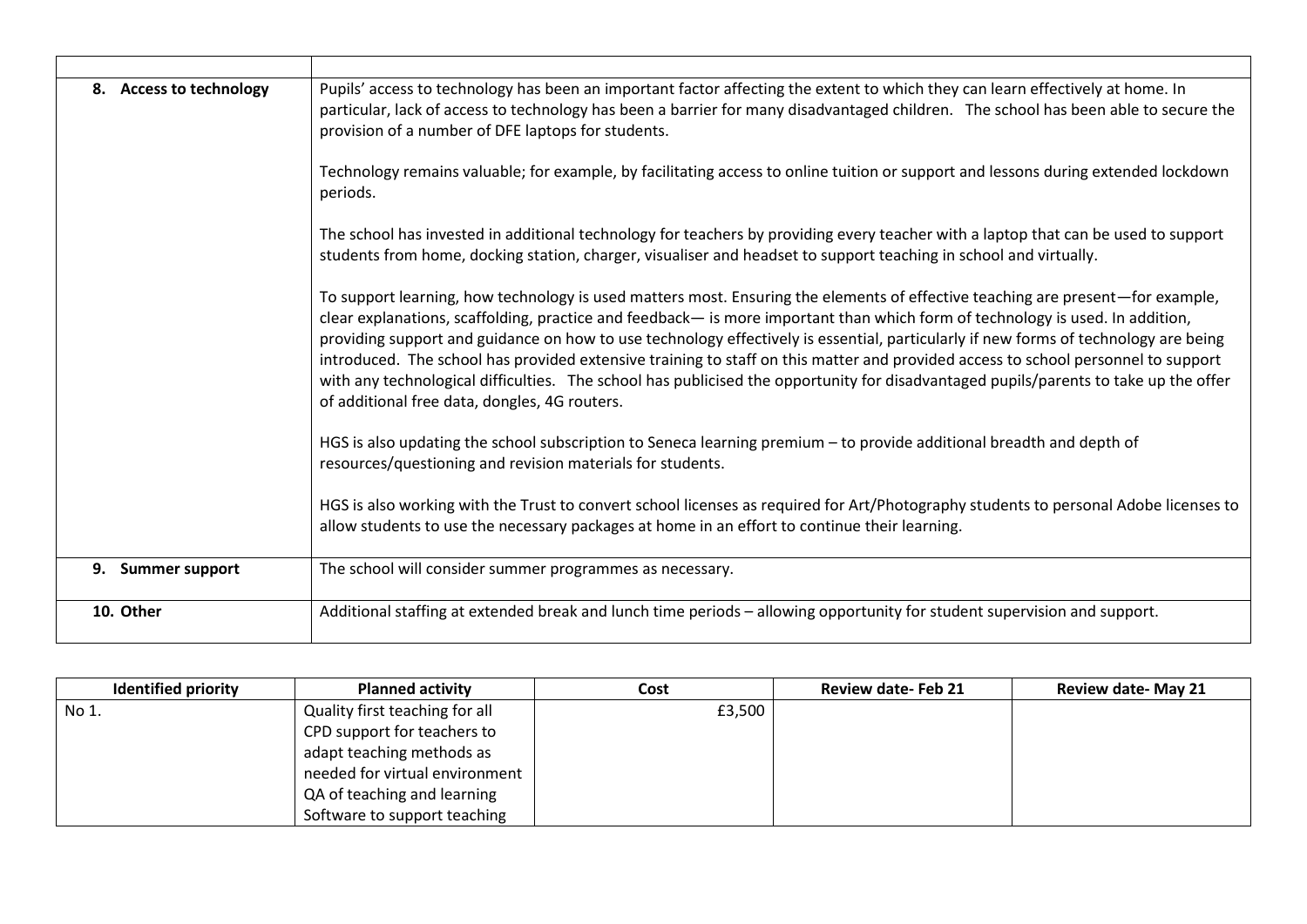| No 2.                     | Targeted academic support<br>including academic tutoring, | £20,000 |  |
|---------------------------|-----------------------------------------------------------|---------|--|
|                           | 1:1, small groups                                         |         |  |
|                           | Careers support                                           |         |  |
|                           | Literacy/oracy strategies                                 |         |  |
|                           | Bespoke support for                                       |         |  |
|                           | vulnerable, disadvantaged,                                |         |  |
|                           | absent learners                                           |         |  |
| No 3.                     | SEL programmes                                            | £4,238  |  |
|                           | Support strategies including                              |         |  |
|                           | counselling, parental                                     |         |  |
|                           | engagement and                                            |         |  |
|                           | communication, resources,                                 |         |  |
|                           | books and technological                                   |         |  |
|                           | devices                                                   |         |  |
| End of Year review/ data- |                                                           |         |  |
|                           |                                                           |         |  |
|                           |                                                           |         |  |
|                           |                                                           |         |  |

## **Victory Academy**

| <b>Education Endowment Fund</b> |                                  | <b>CCA identified priorities</b>                                                                                                                                                                                                                                                                                                                                                                                                                                                                                                                                                                                                                                                                                                                                                                                                                                                                                                                                                                                                                                                                                                                                                                                                                                                                                                                                                  |  |  |
|---------------------------------|----------------------------------|-----------------------------------------------------------------------------------------------------------------------------------------------------------------------------------------------------------------------------------------------------------------------------------------------------------------------------------------------------------------------------------------------------------------------------------------------------------------------------------------------------------------------------------------------------------------------------------------------------------------------------------------------------------------------------------------------------------------------------------------------------------------------------------------------------------------------------------------------------------------------------------------------------------------------------------------------------------------------------------------------------------------------------------------------------------------------------------------------------------------------------------------------------------------------------------------------------------------------------------------------------------------------------------------------------------------------------------------------------------------------------------|--|--|
|                                 | suggestions                      |                                                                                                                                                                                                                                                                                                                                                                                                                                                                                                                                                                                                                                                                                                                                                                                                                                                                                                                                                                                                                                                                                                                                                                                                                                                                                                                                                                                   |  |  |
| 1.                              | <b>Supporting great teaching</b> | The Trust and school have worked hard to ensure every teacher is supported and prepared for the new year, the challenges COVID<br>has brought and upskilling them to adapt to new ways of delivery is essential to achieving the best outcomes for pupils. The Trust<br>and school have provided opportunities for professional development, think ahead development programmes, support for curriculum<br>planning, adapting schemes of work for digital delivery, providing interleaving opportunities and recall tasks and has developed a<br>team of staff who provided focused training on the effective use of technology, teams, assignments, forms insights, etc.<br>TVA has made significant adjustments to organisational and logistical aspects of school life, adapting its school day timings, calling<br>home to support students to access learning, adapting the timetable and ensuring teachers have training and support to adjust to<br>these changes is likely to improve the quality of teaching as all pupils return to school. During the January-February 2021 lockdown<br>the school is conducting digital drop in observations of all teaching staff who will be provided with developmental feedback in<br>support further enhancement of their teaching and pupil pursuits to QA the student experience and learn/develop CPD as a result of<br>both. |  |  |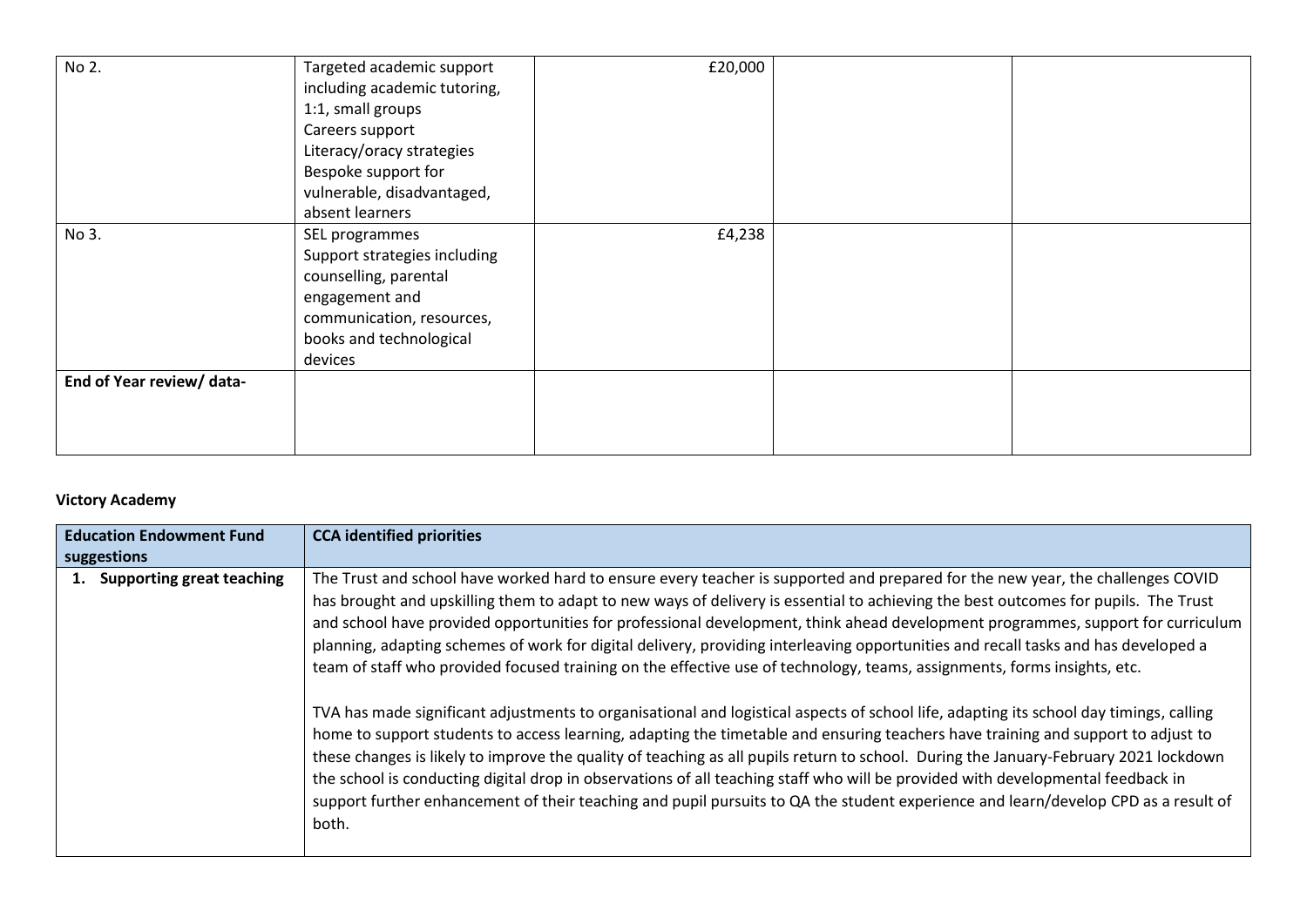|                         | Drive Team appointments from September 2020-August 2021 – to support teaching and learning and the advancement of technology<br>use to support students in a variety of learning, lessons, support and pastoral events, virtually and in school                                                                                                                                                                                                                                                                                      |
|-------------------------|--------------------------------------------------------------------------------------------------------------------------------------------------------------------------------------------------------------------------------------------------------------------------------------------------------------------------------------------------------------------------------------------------------------------------------------------------------------------------------------------------------------------------------------|
|                         | Early career teachers, who may have had opportunities to develop their practice curtailed by school closures, are particularly likely to<br>benefit from additional mentoring and support. All have been allocated a coach/mentor and are led by a Trust lead for teaching and<br>Learning and an in-school Lead Mentor for Teaching and Learning who continues to support them in school and remotely with<br>additional support from SLT/HODs as required.                                                                         |
|                         | Appointment of two Teaching and Learning Mentors overseeing support and training for trainees and the other for support and<br>further development of NQTs                                                                                                                                                                                                                                                                                                                                                                           |
|                         | Additional funding for resources to allow pupils to learn and follow normalised curriculum from home e.g., stationary packs, art<br>supplies etc                                                                                                                                                                                                                                                                                                                                                                                     |
|                         | Funding held for additional resourcing and exam material support after Ofqual consultation                                                                                                                                                                                                                                                                                                                                                                                                                                           |
| 2. Transition support   | Assessment can help teachers determine how to most effectively support their pupils. Every pupil will have been affected differently<br>by Covid-19. Setting aside time to enable teachers to assess pupils' wellbeing and learning needs is likely to make it easier for<br>teachers and other school staff to provide effective support. In additional to usual form time activities, the school built into the<br>curriculum a specific 100-minute lesson/fortnight to focus on wellbeing, citizenship, pastoral, wellbeing, etc. |
|                         | Subject-specific assessments have been used to identify particular areas where pupils have forgotten or misunderstood key concepts,<br>to ensure that new material being covered builds on secure foundations.                                                                                                                                                                                                                                                                                                                       |
|                         | Standardised assessments in literacy or numeracy have been used to identify pupils who would benefit from additional catch-up<br>support. Staff have been trained on providing pupils with a range of high-quality feedback.                                                                                                                                                                                                                                                                                                         |
|                         | Transition events focused on sharing information about school with children and their families, including the creation of a welcome<br>transition video, full school virtual tours, welcome video from Head of Year 7 and many more, designed to make pupils feel<br>comfortable in their new school and familiarise them with school staff.                                                                                                                                                                                         |
|                         | Assessment of year 7 upon entry in maths and English to baseline students due to no KS2 SATS. Used to inform streaming and ensure<br>students are in the appropriate curriculum pathway and any learning gaps are identified.                                                                                                                                                                                                                                                                                                        |
| 3. Pupil assessment and | Assessment can help teachers determine how to most effectively support their pupils. Every pupil will have been affected differently                                                                                                                                                                                                                                                                                                                                                                                                 |
| feedback                | by Covid-19. Setting aside time to enable teachers to assess pupils' wellbeing and learning needs is likely to make it easier for<br>teachers and other school staff to provide effective support. For example, subject-specific assessments might be used to identify                                                                                                                                                                                                                                                               |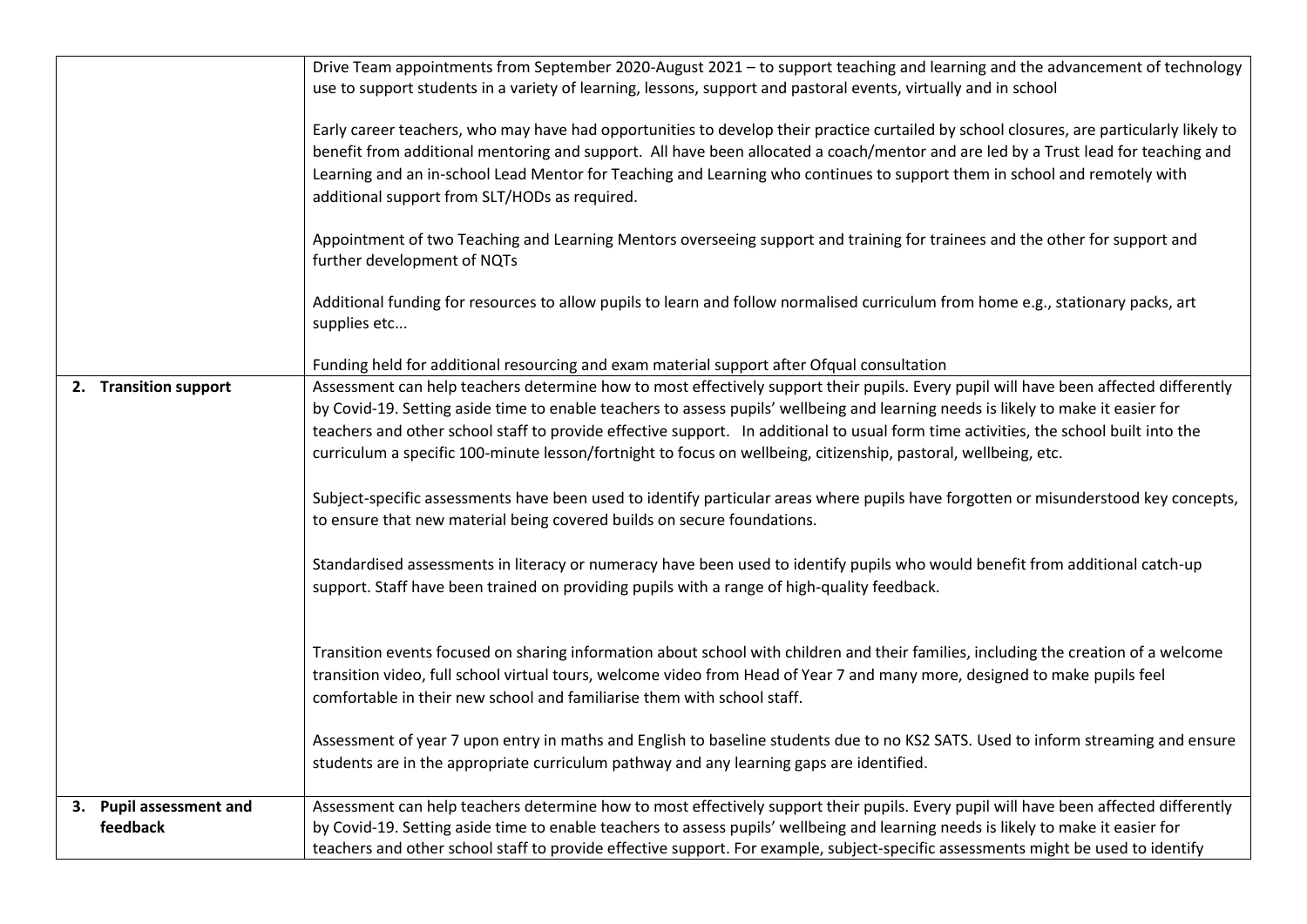|                                          | particular areas where pupils have forgotten or misunderstood key concepts, to ensure that new material being covered builds on<br>secure foundations. Standardised assessments in literacy or numeracy might be used to identify pupils who would benefit from<br>additional catch-up support. Providing pupils with high-quality feedback, building on accurate assessment, is likely to be a particularly<br>promising approach.<br>Additional directed time has been allocated for staff to provide feedback, written reports and providing support and direction to<br>specific year groups. Parent's evenings are being moved to virtual events to provide face-to-face feedback through video calls from<br>February 2021.                                                                                                                                                                                                                                                                                                                                                                                                                                                                                                                                                                                                                                                                                                                                                                                                 |
|------------------------------------------|-----------------------------------------------------------------------------------------------------------------------------------------------------------------------------------------------------------------------------------------------------------------------------------------------------------------------------------------------------------------------------------------------------------------------------------------------------------------------------------------------------------------------------------------------------------------------------------------------------------------------------------------------------------------------------------------------------------------------------------------------------------------------------------------------------------------------------------------------------------------------------------------------------------------------------------------------------------------------------------------------------------------------------------------------------------------------------------------------------------------------------------------------------------------------------------------------------------------------------------------------------------------------------------------------------------------------------------------------------------------------------------------------------------------------------------------------------------------------------------------------------------------------------------|
| 4. One to one and small<br>group tuition | There is extensive evidence supporting the impact of high quality one to one and small group tuition as a catch-up strategy.<br>Tuition delivered by qualified teachers is likely to have the highest impact. However, tuition delivered by tutors, teaching assistants,<br>or trained volunteers can also be effective.<br>Partnership with MyTutor - programme for 30 targeted year 11 students to have 10 weeks of 1 to 1 tutoring in a key subject they are<br>underperforming in<br>Additional tuition is planned for February half-term, Easter and May holidays.                                                                                                                                                                                                                                                                                                                                                                                                                                                                                                                                                                                                                                                                                                                                                                                                                                                                                                                                                           |
| 5. Intervention programmes               | In order to support pupils who have fallen behind furthest, structured interventions, which may also be delivered one to one or in<br>small groups, are likely to be necessary.<br>A particular focus for interventions is likely to be on literacy and numeracy. For example, there is extensive evidence showing the<br>long-term negative impact of beginning secondary school without secure literacy skills. The school has continued its drive virtually<br>with weekly literacy lessons as part of form time and drop everything and read initiatives weekly in lesson time. In addition, the<br>school has provided training for staff in structuring lessons in school and virtually to allow for extended writing practice, making use<br>of the 100-minute lessons to allow time for student writing.<br>Student services and heads of year have be providing Interventions focusing on other aspects of learning, such as behaviour or pupils'<br>social and emotional needs, or focus on particular groups of pupils with identified special educational needs or disabilities. Effective<br>intervention follows assessment, which can be used to ensure that support is well-targeted and to monitor pupil progress.<br>Provision of specialist careers advice/meetings 1:1 for those who, due to time out of school/lockdown have changed their minds or<br>are undecisive about their future plans<br>Saturday school & holiday revision in place for term 1 & 2 and planned for terms 4-6 once lockdown is over |
| 6. Extended school time                  | In some cases, schools may consider extending the length of the school day; for example, to provide additional academic or pastoral<br>support to particular pupils after school. - this has not been possible due to extended lockdown period.                                                                                                                                                                                                                                                                                                                                                                                                                                                                                                                                                                                                                                                                                                                                                                                                                                                                                                                                                                                                                                                                                                                                                                                                                                                                                   |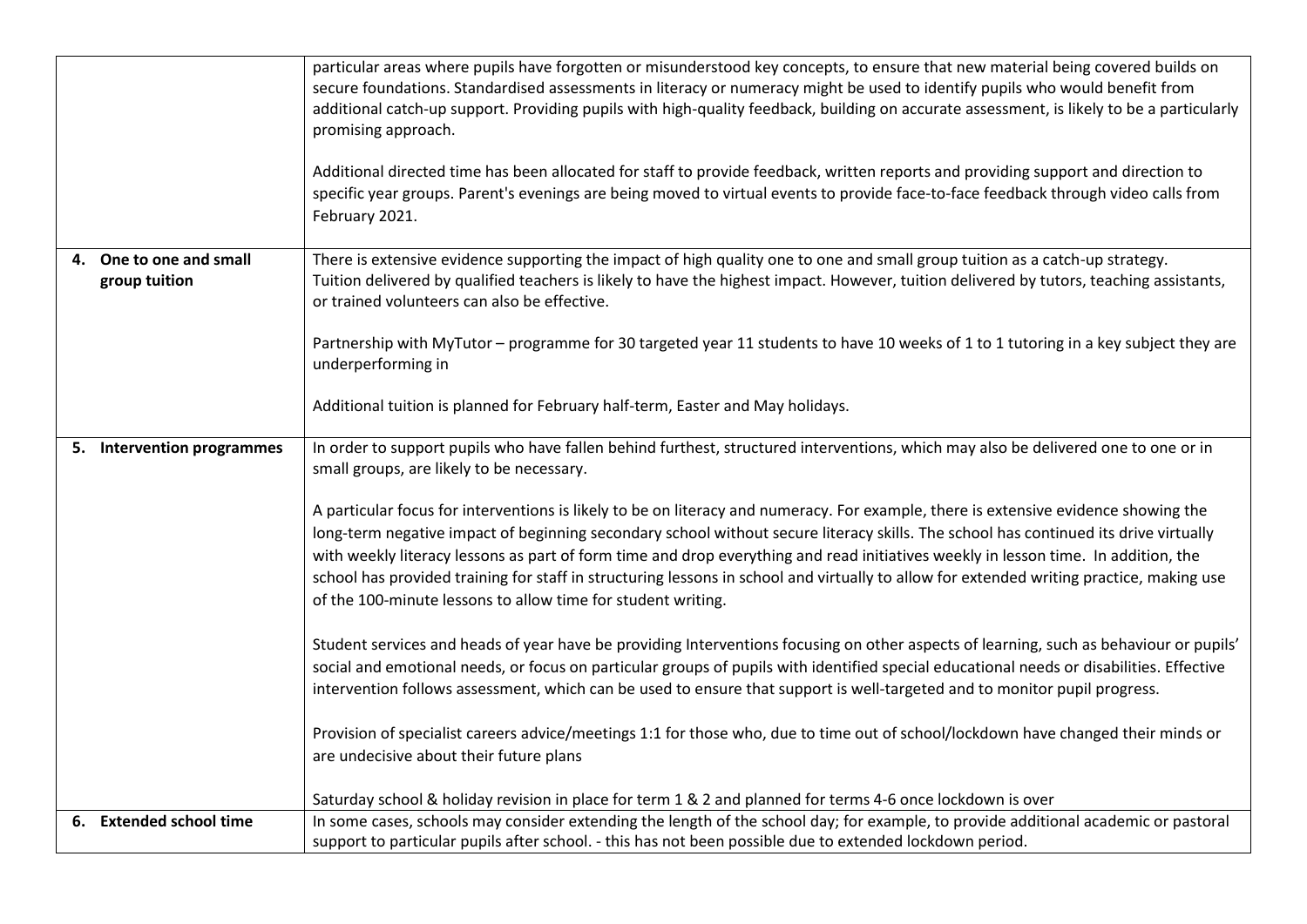|                                     | On-line tutoring/support sessions planned by qualified teachers in February half term, Easter and May holidays to support students<br>catching up for missed time.                                                                                                                                                                                                                                                                                                                                                                                                |
|-------------------------------------|-------------------------------------------------------------------------------------------------------------------------------------------------------------------------------------------------------------------------------------------------------------------------------------------------------------------------------------------------------------------------------------------------------------------------------------------------------------------------------------------------------------------------------------------------------------------|
| 7. Supporting parents and<br>carers | Parents have played a key role in supporting children to learn at home and it will be essential that schools and families continue to<br>work together as pupils return to school. Schools have provided extensive pastoral support to pupils and families throughout the<br>pandemic. Additional support focuses on providing regular and supportive communications with parents, especially to increase<br>attendance and engagement with learning. The school has introduced the MyEd appl/comms package for parents to facilitate<br>improved communisations. |
|                                     | The school has provided additional books/textbooks and educational resources to families over the summer holidays and during<br>further lockdown periods with support and guidance.                                                                                                                                                                                                                                                                                                                                                                               |
|                                     | The school has additionally purchased PAYG mobile devices for staff to make calls to support parents and students at home, to check<br>on their wellbeing, to support attendance and engagement and to overcome any IT issues the family has.                                                                                                                                                                                                                                                                                                                     |
|                                     | Paying to provide parental and student access to National Online Safety courses to keep students safe online with increased use of<br>digital/virtual lessons/work.                                                                                                                                                                                                                                                                                                                                                                                               |
|                                     | Liaising with parents/carers and in school students' services teams to identify those who would benefit from counselling to address<br>difficulties caused by not being in school, fears of returning to school, dealing with increased stress/worries given changes in<br>circumstances, exam changes, etc.                                                                                                                                                                                                                                                      |
| 8. Access to technology             | Pupils' access to technology has been an important factor affecting the extent to which they can learn effectively at home. In<br>particular, lack of access to technology has been a barrier for many disadvantaged children. The school has been able to secure the<br>provision of a number of DFE laptops for students.                                                                                                                                                                                                                                       |
|                                     | Technology remains valuable; for example, by facilitating access to online tuition or support and lessons during extended lockdown<br>periods.                                                                                                                                                                                                                                                                                                                                                                                                                    |
|                                     | The school has invested in additional technology for teachers by providing every teacher with a laptop that can be used to support<br>students from home, docking station, charger, visualiser and headset to support teaching in school and virtually.                                                                                                                                                                                                                                                                                                           |
|                                     | To support learning, how technology is used matters most. Ensuring the elements of effective teaching are present-for example,<br>clear explanations, scaffolding, practice and feedback- is more important than which form of technology is used. In addition,<br>providing support and guidance on how to use technology effectively is essential, particularly if new forms of technology are being<br>introduced. The school has provided extensive training to staff on this matter and provided access to school personnel to support                       |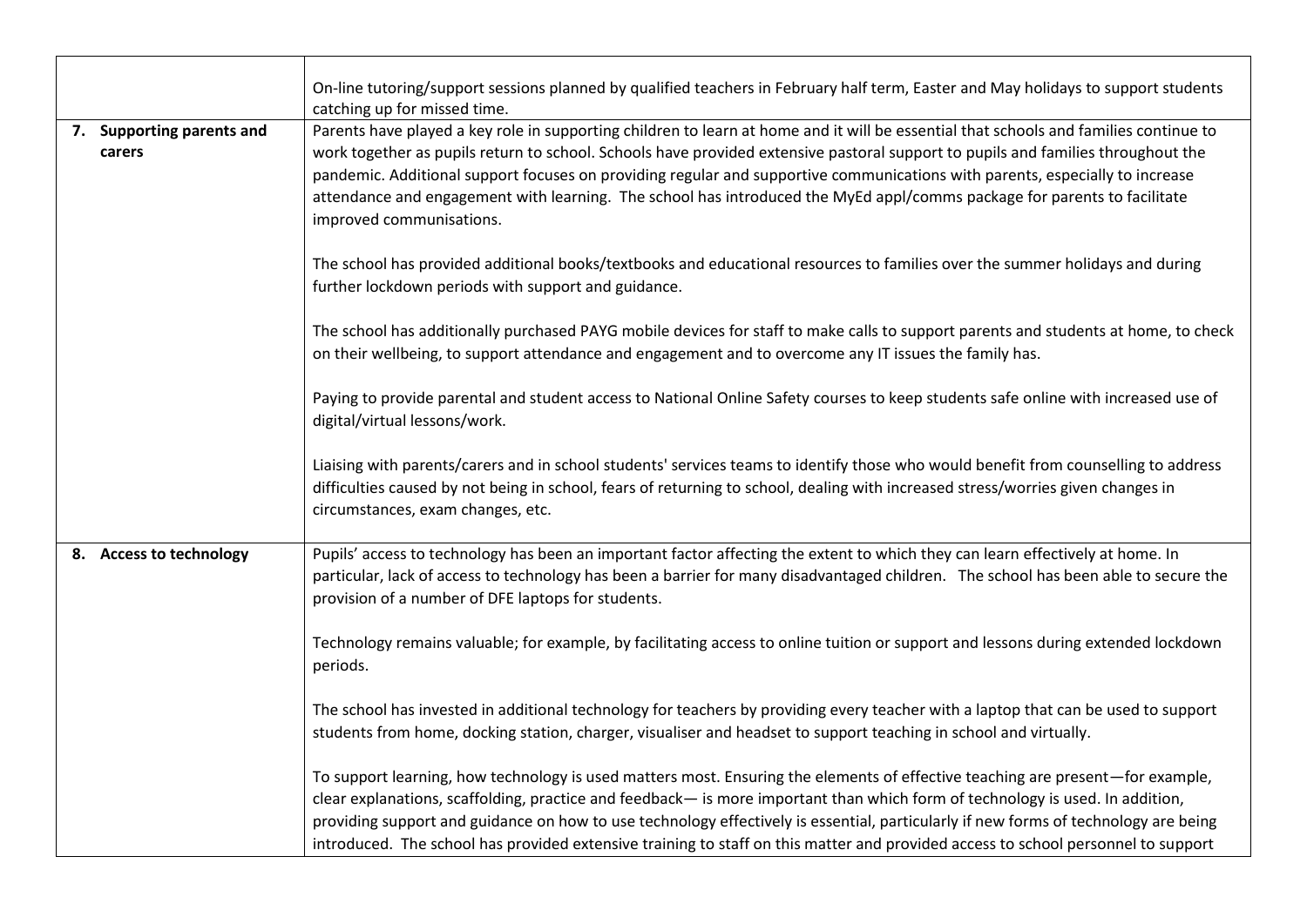|                             | with any technological difficulties. The school has publicised the opportunity for disadvantaged pupils/parents to take up the offer of<br>additional free data, dongles, 4G routers.                                                                                                                                                                                                                                                                                                                                                                     |
|-----------------------------|-----------------------------------------------------------------------------------------------------------------------------------------------------------------------------------------------------------------------------------------------------------------------------------------------------------------------------------------------------------------------------------------------------------------------------------------------------------------------------------------------------------------------------------------------------------|
| 9.<br><b>Summer support</b> | The school will consider summer programmes as necessary.                                                                                                                                                                                                                                                                                                                                                                                                                                                                                                  |
| 10. Other                   | Additional staff in student services area supporting with pastoral and academic catch up - supporting attendance, engagement,<br>overcoming behavioural difficulties to ensure learning can take place, following a long absence from routine/school attendance. The<br>department offer a huge range of support and additional staff in this area ensure team members have time allocate to support<br>students as required.<br>Additional staffing at extended break and lunch time periods - allowing opportunity for student supervision and support. |

| <b>Identified priority</b> | <b>Planned activity</b>                         | Cost    | <b>Review date-Feb 21</b> | <b>Review date-May 21</b> |
|----------------------------|-------------------------------------------------|---------|---------------------------|---------------------------|
| No 1.                      | Quality first teaching for all                  | £16,000 |                           |                           |
|                            | CPD support for teachers to adapt teaching      |         |                           |                           |
|                            | methods as needed for virtual environment       |         |                           |                           |
|                            | QA of teaching and learning                     |         |                           |                           |
|                            | Software to support teaching                    |         |                           |                           |
| No 2.                      | Targeted support for students & families who    | £48,155 |                           |                           |
|                            | are struggling with pupil engagement in virtual |         |                           |                           |
|                            | learning. Including access to technology and    |         |                           |                           |
|                            | support with access.                            |         |                           |                           |
| No 3.                      | Targeted academic support including academic    | £14,000 |                           |                           |
|                            | tutoring, 1:1, small groups                     |         |                           |                           |
|                            | Careers support                                 |         |                           |                           |
|                            | Literacy/oracy strategies                       |         |                           |                           |
|                            | Bespoke support for vulnerable, disadvantaged,  |         |                           |                           |
|                            | absent learners                                 |         |                           |                           |
|                            |                                                 |         |                           |                           |
| End of Year review/ data-  |                                                 |         |                           |                           |
|                            |                                                 |         |                           |                           |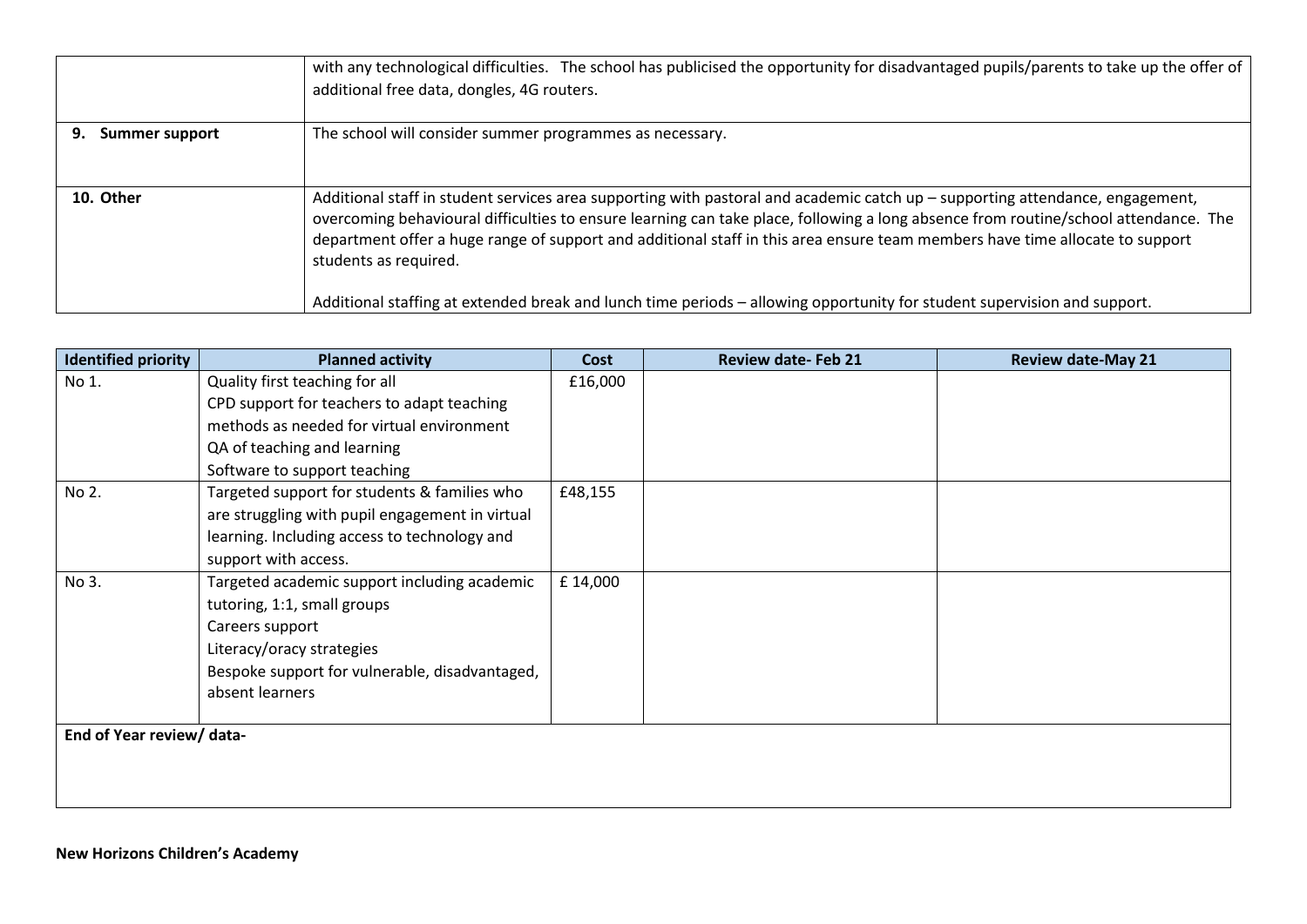| <b>Education Endowment Fund</b> |                                          | <b>NHCA identified priorities</b>                                                                                                                                                                                                                                                                                                                                                                                                                                                                                                                                                                                                 |  |  |  |
|---------------------------------|------------------------------------------|-----------------------------------------------------------------------------------------------------------------------------------------------------------------------------------------------------------------------------------------------------------------------------------------------------------------------------------------------------------------------------------------------------------------------------------------------------------------------------------------------------------------------------------------------------------------------------------------------------------------------------------|--|--|--|
|                                 | suggestions                              |                                                                                                                                                                                                                                                                                                                                                                                                                                                                                                                                                                                                                                   |  |  |  |
|                                 | 1. Supporting great<br>teaching          | Additional resources identified to support curriculum areas- focus on PSHE and Science. There are now significant gaps in knowledge<br>- whole units of work have not been taught meaning that children are less able to access pre-requisite knowledge when learning<br>something new and they are less likely to make connections between concepts and themes throughout the curriculum. Children<br>have also missed out on the curriculum experiences e.g. trips, visitors and powerful curriculum moments.                                                                                                                   |  |  |  |
| 2.                              | <b>Transition support</b>                | Supporting Year 6 pupils to transition to secondary school.                                                                                                                                                                                                                                                                                                                                                                                                                                                                                                                                                                       |  |  |  |
| 3.                              | <b>Pupil assessment and</b><br>feedback  |                                                                                                                                                                                                                                                                                                                                                                                                                                                                                                                                                                                                                                   |  |  |  |
|                                 | 4. One to one and small<br>group tuition | Allocate 1:3 online tuition to pupils in Year 6 identified as in need of additional English or Maths support. Children haven't<br>necessarily missed 'units' of learning in English the same way as Maths, however they have lost essential practising of writing skills.<br>GAPs specific knowledge has suffered, leading to lack of fluency in writing. Those who have maintained writing throughout lockdown<br>are less affected, however those who evidently didn't write much have had to work additionally hard on writing stamina and<br>improving their motivation due to the lack of fluency in their ability to write. |  |  |  |
| 5.                              | Intervention<br>programmes               |                                                                                                                                                                                                                                                                                                                                                                                                                                                                                                                                                                                                                                   |  |  |  |
| 6.                              | <b>Extended school time</b>              |                                                                                                                                                                                                                                                                                                                                                                                                                                                                                                                                                                                                                                   |  |  |  |
|                                 | 7. Supporting parents and<br>carers      | Children will have greater opportunities to access learning at home. Home-learning opportunities will not always require parents to<br>engage with the activities, affording the children greater independence and increasing the likelihood that parents can sustain home-<br>learning. E.g. Seesaw, Times Tables Rockstars.                                                                                                                                                                                                                                                                                                     |  |  |  |
| 8.                              | <b>Access to technology</b>              |                                                                                                                                                                                                                                                                                                                                                                                                                                                                                                                                                                                                                                   |  |  |  |
|                                 | 9. Summer support                        |                                                                                                                                                                                                                                                                                                                                                                                                                                                                                                                                                                                                                                   |  |  |  |
|                                 | 10. Other                                | Additional staff member (HLTA) allocated to behaviour support role.                                                                                                                                                                                                                                                                                                                                                                                                                                                                                                                                                               |  |  |  |

| <b>Identified priority</b>     | <b>Planned activity</b>        | Cost     | Review date-W/b 8th Feb 2020 | Review date-W/b 24th May |
|--------------------------------|--------------------------------|----------|------------------------------|--------------------------|
|                                |                                |          |                              | 2020                     |
| $N$ o 1.                       | Curriculum resources:          | £7,400   |                              |                          |
|                                | <b>Empiribox Science, PSHE</b> |          |                              |                          |
|                                | <b>Association, CGP Books</b>  |          |                              |                          |
| No 2.                          | 1:3 tuition with Pearson       | £10,000  |                              |                          |
| $No$ 3.                        | Additional member of staff to  | £16, 540 |                              |                          |
|                                | support KS2 behaviour          |          |                              |                          |
|                                | interventions and Year 6       |          |                              |                          |
|                                | transition.                    |          |                              |                          |
| <b>Funds still to allocate</b> |                                | £2,693   |                              |                          |